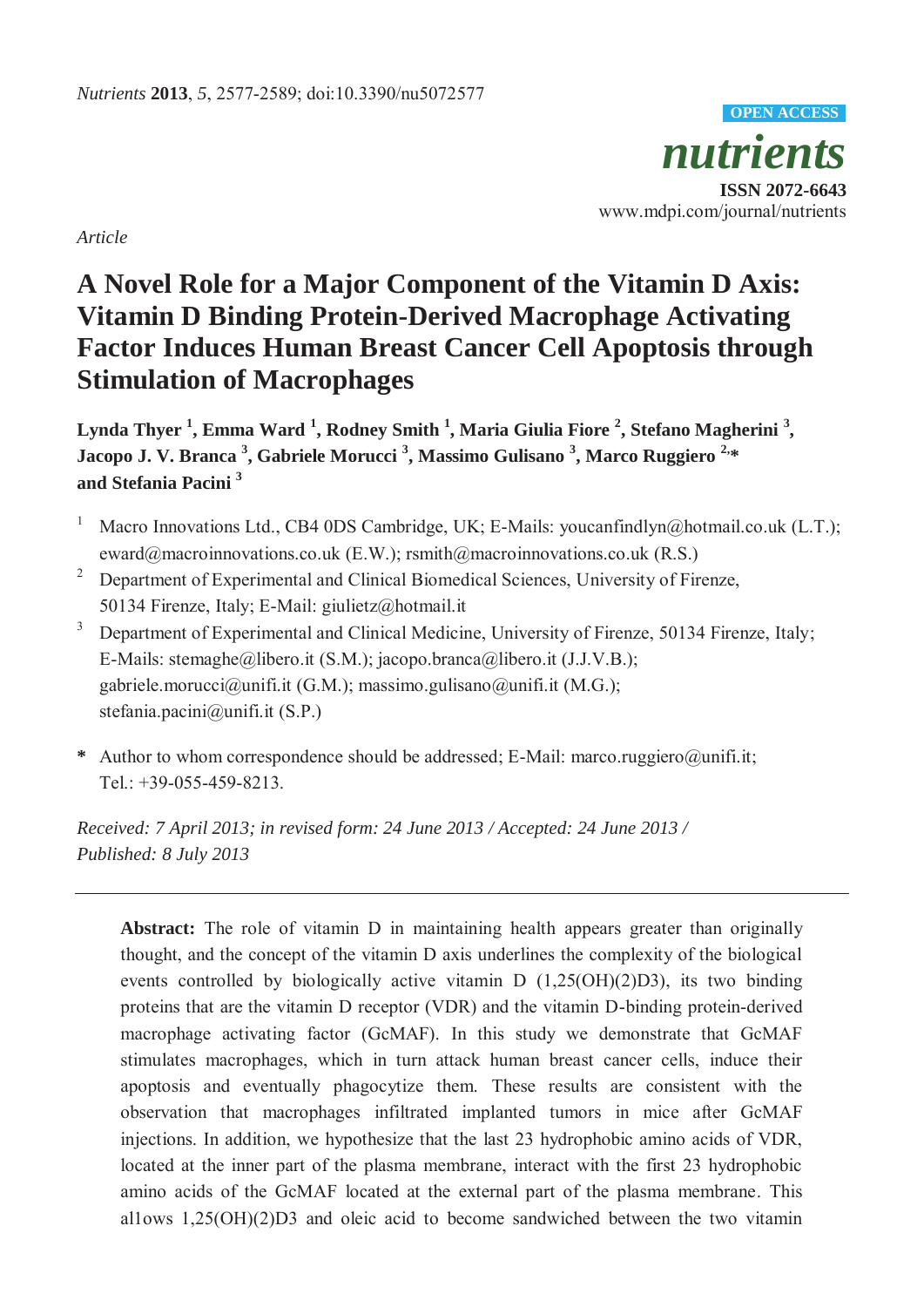D-binding proteins, thus postulating a novel molecular mode of interaction between GcMAF and VDR. Taken together, these results support and reinforce the hypothesis that GcMAF has multiple biological activities that could be responsible for its anti-cancer effects, possibly through molecular interaction with the VDR that in turn is responsible for a multitude of non-genomic as well as genomic effects.

**Keywords:** vitamin D; macrophages; breast cancer; human; apoptosis

#### **1. Introduction**

The so-called vitamin D axis is involved in various aspects of human breast cancer, the most common human tumor. The vitamin D axis is composed of the biologically active form of vitamin D (1,25(OH)(2)D3), and by two proteins that specifically bind it. These proteins are the vitamin D receptor (VDR) and the vitamin D binding protein that is the precursor of the vitamin D binding protein-derived macrophage activating factor, also termed GcMAF [1]. The role of vitamin D in human breast cancer is witnessed by the number of studies that have been published on the subject [2]. More intriguing, however, is the relative lack of information about GcMAF and human breast cancer; in fact, in the peer-reviewed literature, as of today (May 2013), there are only four studies on this subject. In two of these studies, the effects of GcMAF were observed on the human breast cancer cell line MCF-7 *in vitro* [3,4]. Another study examined the glycosylation status of vitamin D binding protein in cancer patients including breast cancer patients [5], whereas a less recent study reported the effects of administering GcMAF to metastatic breast cancer patients [6].

It is interesting to notice that no studies have, so far, been performed in order to assess whether GcMAF, which is a known powerful activator of macrophages, was indeed capable of activating macrophages that could in turn "attack" human breast cancer cells. There is indirect evidence suggesting that GcMAF activates macrophages that infiltrate experimental tumors in animal models [7,8]. This evidence, however, is indirect and, most important, refers to experimental tumors other than human breast cancer. In addition, since the observations quoted above were performed in experimental animals, the presence of confounding factors associated with the complexity of the responses of the whole organism to the presence of transplanted or advanced tumors, limits the possibility of interpretation of the presented results.

Therefore, in order to fill this gap of knowledge, we performed experiments to provide clear-cut evidence that GcMAF, as part of the vitamin D axis, activates normal macrophages that in turn exert a tumoricidal action against human breast cancer cells without the presence of confounding factors.

#### **2. Experimental Section**

Purified, activity-tested GcMAF was obtained from Immuno Biotech Ltd., Guernsey, Channel Islands. Paricalcitol was from Abbott, Roma, Italy. All other reagents were from Sigma Aldrich, Milano, Italy.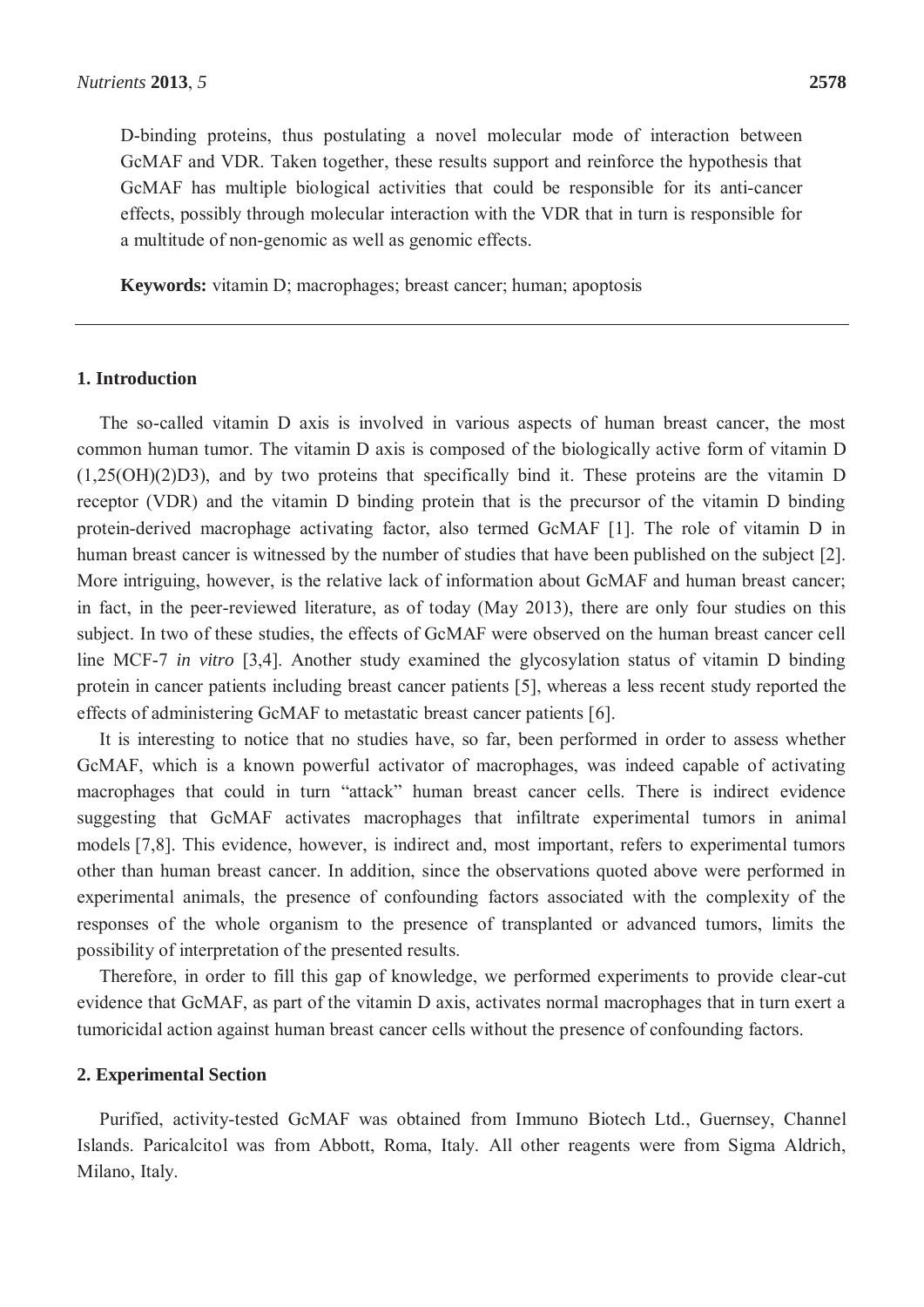#### *2.1. Cell Lines*

Human breast cancer cells (cell line MCF-7) were obtained from the Istituto Zooprofilattico Sperimentale della Lombardia e dell'Emilia-Romagna, Brescia, Italy. Cells were routinely maintained at 37 °C in a humidified atmosphere of 5%  $CO<sub>2</sub>$  in Eagle's minimum essential medium in Earle's Balanced salt solution, supplemented with 1 mM sodium pyruvate, 10% fetal bovine serum (FBS), 100 U/mL penicillin, and 100 μg/mL streptomycin (Invitrogen, Carlsbad, CA, USA). No 1,25(OH)(2)D3 was present in the culture medium. In experiments of co-cultures, macrophages (cell line Raw 264.7, HPA Culture Collection) were activated by culturing them in the same medium of MCF-7 cells and in the presence of 100 ng/mL GcMAF for 72 h prior to addition to the MCF-7 cell culture. GcMAF concentration was established by preliminary experiments showing a linear dose-response curve. The initial response was observed at 1 ng/mL and a plateau was reached at 100 ng/mL. These concentrations were consistent with the results previously reported [3,4]. Before addition to the MCF-7 cell culture, the macrophages were gently centrifuged and re-suspended in fresh medium in order to avoid transferring GcMAF to the co-culture. In this way, we could rule out direct effects of GcMAF on MCF-7 cells. The macrophages were added at a ratio of 1:1 to the MCF-7 cell culture. The cells were then allowed to settle for 1 h before time-lapse photography. Photography was taken over a 7-day period using an Olympus CK2 microscope and a GXCAM-3 with NCH Debut capture software. In the experiments described in Figures 1A and 2, the cells were fixed and stained as described below 40 h after co-culturing them.

## *2.2. Study of Cell Morphology*

Cell morphology was studied by phase-contrast microscopy using an Optika inverted microscope (Model XDS-2; Optika Microscopes, Bergamo, Italy). This microscope had a positive-phase plate for phase-contrast imaging below a long working distance condenser lens, and an 8 Mp digital camera with LCD Screen (Optika Microscopes, Bergamo, Italy). The light source was a 6 V/30 W halogen pre-centered illuminator, with adjustable intensity. Phase-contrast imaging was performed on living cells without any fixation or treatment. A series of digital images of living cells were recorded for each experimental point and the most representative were chosen.

Haematoxylin-eosin and Papanicolaou staining were also performed. This last staining results in very transparent cells, such that even thicker specimens with overlapping cells could be recorded. Briefly, cells were stained with Harris haematoxylin as nuclear stain. Orange G and EA-65 (Light Green, Bismarck Brown, and Eosin) were used for cytoplasmic staining (Sigma Aldrich, Milano, Italy). Slides were mounted with permanent mounting medium and observed under light microscopy (Nikon Instruments SpA, Milano, Italy). Pictures shown are representative of typical experimental data. Each experiment was performed with quadrupled samples and was replicated three times.

#### *2.3. Study of Cell Proliferation*

Assessment of cell proliferation was determined by a Calbiochem Rapid Cell Proliferation Kit (Calbiochem, D.B.A., Milano, Italy) [9]. Each condition was replicated with quadrupled samples and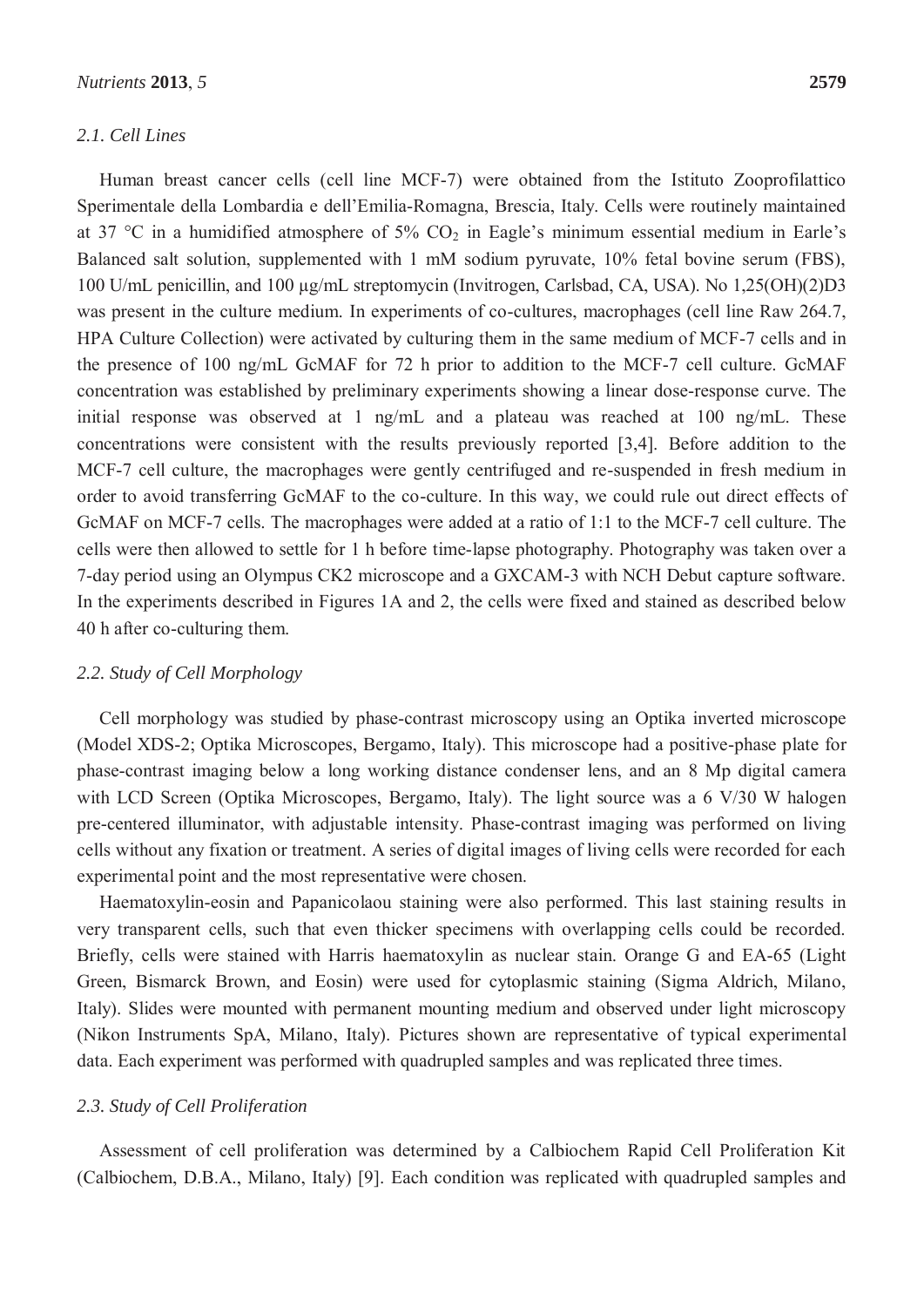each experiment was replicated three times. Differences between experimental values were evaluated by the Student's *t*-test.

#### *2.4. Study of Amino Acid Alignments and Functions*

Analyses were carried out on the nucleotide and amino-acid sequences of the genes coding for vitamin D binding protein/GcMAF (isoform 1 precursor; gi|324021743|ref|NP\_001191235.1) and VDR (gi|38511972|gb|AAH60832.1) in Homo sapiens. In reference to the protein alignments, three parameters have been taken into account:

- 1. sequence identity
- 2. sequence similarity
- 3. hydrophobic profile

These criteria were evaluated because they determine the quality of the alignments. In addition, we evaluated the functional value of the amino acids replaced, *i.e*., the importance that any divergence assumes within the sequence. The values obtained have allowed the scores to be added, rather than multiplied, in the global calculation of alignment scores. Information concerning the selected genes was obtained from the database at the University of California, Santa Cruz [10] referring to the latest published version of the human genome [11]. In particular, we used the table refGene, containing all gene coding and non-coding for proteins. In this way, it was possible to obtain detailed information on human genes, such as: chromosome, position of the start and the end of transcription, position of the start and the end of coding part, and the number and the positions of exons. The annotations for the genes were obtained using the algorithm liftOver [12].

The presence of conserved elements within the alignment was verified by using the information contained in the phastConsElements28way table of the UCSC database. This table contains the predictions of conserved elements produced by the phastCons program. The positions were reported on the alignment. All operations, from the search of genomic information to the creation of the alignments, were made using R Statistical Mathematical Software. Once the sequences were aligned, the columns of residues were taken into consideration. Any lined-up residue is to be considered implicitly related to evolution. The hydrophobic profile was obtained using software on the website [13]. Among the several systems that can be used for the calculation of the index of the amino acid sequence hydrophobicity/hydrophilicity, we selected the Kyte and Doolittle's method [14]. The three-dimensional protein structures of vitamin D-binding protein and VDR were obtained through the use of the PDB archive [15]. Superposition between the two structures was possible through the use of the Swiss Pdb Viewer software [16]. The PDB archive contains information about experimentally-determined structures of proteins, nucleic acids, and complex assemblies. SwissPdb Viewer is an application that provides an interface allowing analysis of several proteins at the same time. The proteins can be superimposed in order to deduce structural alignments and compare their active sites or any other relevant parts. Amino acid mutations, H-bonds, angles, and distances between atoms are easy to obtain thanks to the intuitive graphic and menu interface.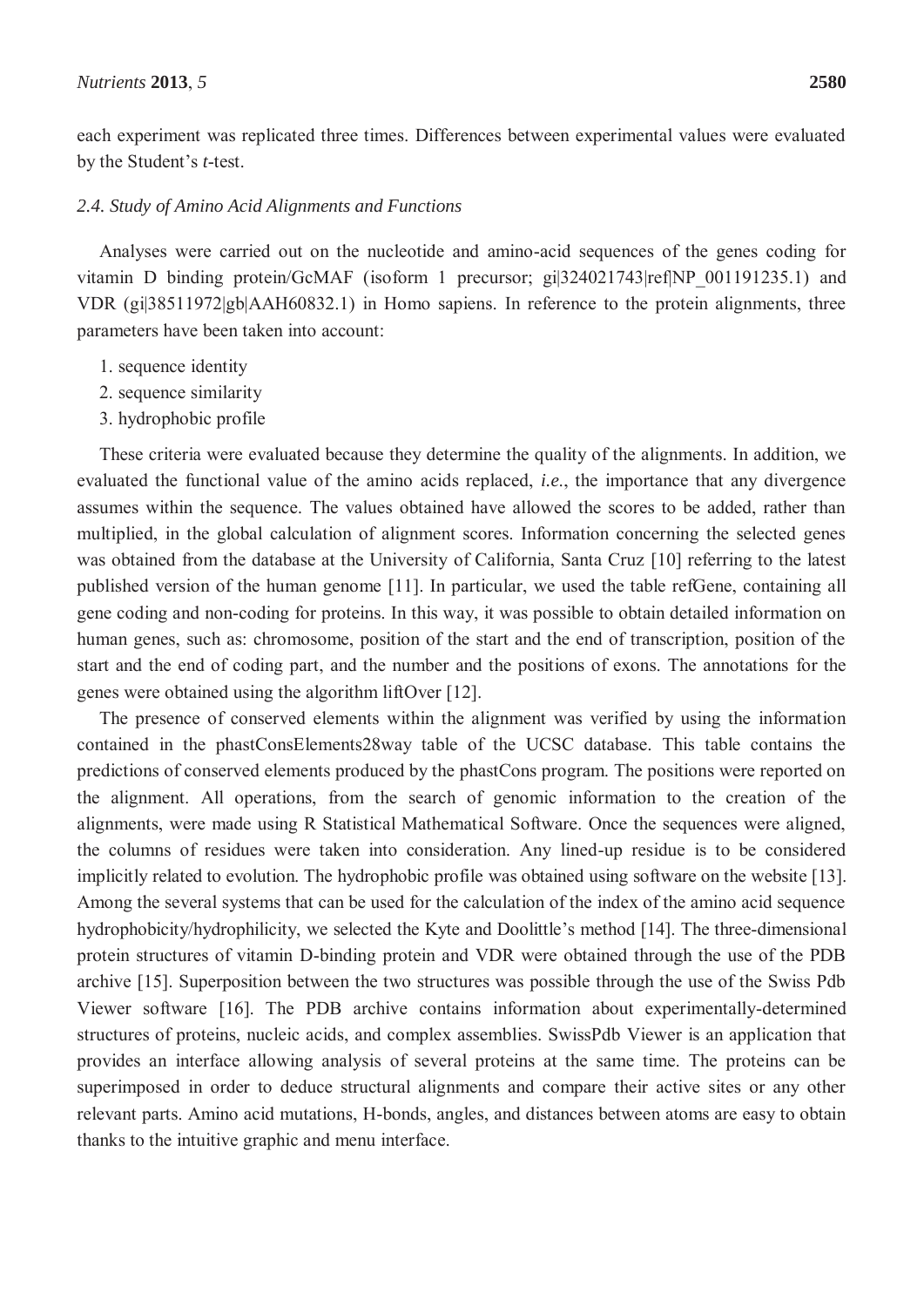# **3. Results**

When co-cultured with human breast cancer cells in the absence of GcMAF, macrophages did not interact with human breast cancer cells and their characteristically irregular morphology was maintained (Figure 1A). Little or no vacuoles could be observed in macrophage cytoplasm, indirect evidence of a lack of activation. As described before, human breast cancer cells exhibited their typically non-homogeneous morphology, with some cells larger than other. The morphology of the cells was irregularly polygonal. As expected, human breast cancer cells tended to grow, one on top of the other, forming clusters that reflected the characteristic loss of contact inhibition. Figure 1B depicts phase contrast microphotography of a cluster of human breast cancer cells cultured in the absence of macrophages or any other addition. Cancer cells are visible as cords of cells growing in multi-layers in the center of the Figure. At higher magnification (Figure 1C), the cells appeared densely packed, with linear, non-fragmented, margins, and with a clearly recognizable organization of chromatin inside the nucleus, indicating a strong synthetic activity compatible with the high rate of proliferation of these cells. The nucleoli are clearly visible. Figure 1D, shows Papanicolau staining of only human breast cancer cells; a significant cluster can be observed in the left lower side of the image. The nuclei appear heavily stained as expected in growing cancer cells. The perimeter of the cells is linear with no indents or signs of fragmentation. Empty (white) areas in the well are also clearly observable. These represent naked areas of the plastic well that reflect the loss of adherence typical of cancer cells. Loss of adherence is a pre-requisite for cellular detachment, invasiveness, and metastatic potential.

**Figure 1.** (A) Haematoxylin-eosin staining (magnification 300×); in the absence of GcMAF, small macrophages do not appear to interact with MCF-7 human breast cancer cells. The picture refers to 40 h co-culture. (**B**) Phase contrast microphotography (300×) of a cluster of cancer cells in the center. (**C**) At higher magnification (1200×) the cells appear densely packed. (**D**) Papanicolau staining (1200×); a cluster in the left lower side of the image. The nuclei are heavily stained and the perimeter of the cells is linear with no indents or signs of fragmentation.

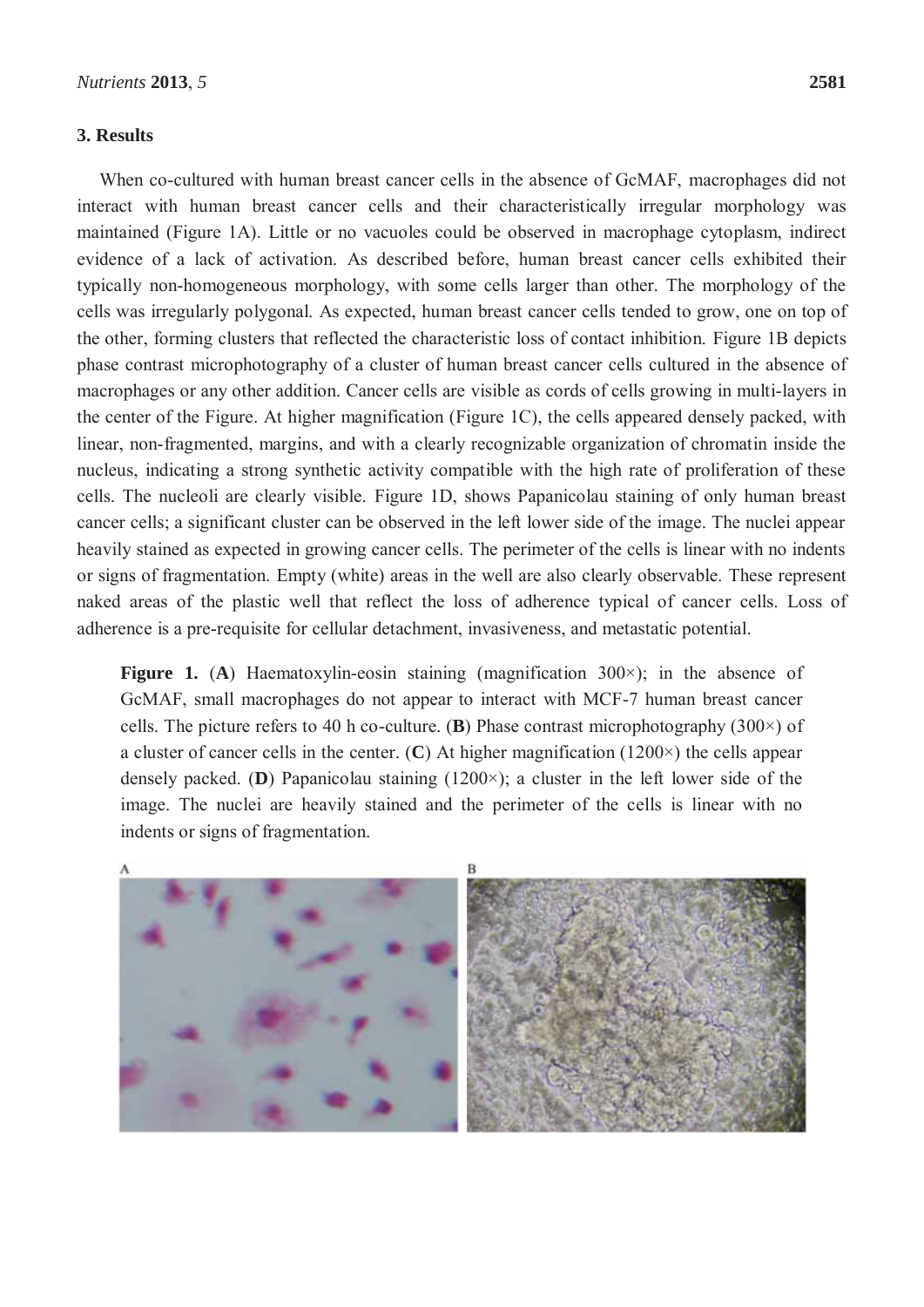

However, when human breast cancer cells were co-cultured with macrophages that had been previously activated by GcMAF (100 ng/mL) for 72 h, the picture was completely different as shown in Figures 2 and 3. The pictures show co-culture of GcMAF-activated macrophages and human breast cancer cells after 40 h incubation. GcMAF-activated macrophages appeared as small cells that surrounded human breast cancer cells. Figure 2A (Papanicolau staining,) clearly shows a group of human breast cancer cell in the center of the image surrounded by hundreds of small macrophages. At higher magnification, (Figure 2B) one human breast cancer cell appears completely surrounded by macrophages that are also observable on top of the cell. The nucleus of the macrophages is well stained, whereas the chromatin in the nucleus of the cancer cell appears fragmented and disorganized. The nucleoli, however, are still recognizable; this phenomenon can be interpreted as an index of remaining synthetic activity as expected in cells undergoing active apoptosis. The cytoplasm of macrophages appears vacuolated thus suggesting active phagocytosis. Figure 2C shows another field where two large human breast cancer cells are surrounded by GcMAF-activated macrophages that appear to emit cytoplasmic extrusions that search for contact with the membrane of cancer cells. The cell in the center of Figure 2C, at higher magnification (Figure 2D), shows a peculiar aspect; the chromatin in the nucleus appears fragmented and, in the lower right corner, the cytoplasm appears to be indented as if the two macrophages in that region were actively deconstructing the cytoplasmic assembly of the cancer cell. A similar phenomenon can be observed on the left where two macrophages indent the cytoplasmic profile of the cancer cell.

It is worth noticing that all these morphological changes are consistent with the induction of apoptosis of human breast cancer cells by activated macrophages [17]. In particular, some of the morphological changes were consistent with the early phases of apoptosis and the morphology of the nucleus of human breast cancer cells shown in Figure 2 is almost superimposable to that represented in Figure 1 (left panel) of Hacker, 2000 [17]. Even the changes in the morphology of the cytoplasm were consistent with the induction of apoptosis by GcMAF-activated macrophages and the cytoplasm of human breast cancer cells showed the typical pattern of disintegration that precedes the formation of apoptotic bodies. In addition, in this case, the morphology of the cytoplasm of the cancer cells appears remarkably similar to that presented in Figure 1 (middle panel) of Hacker, 2000 [17]. Although the morphological features observed here are suggestive of active apoptosis, further studies using ELISA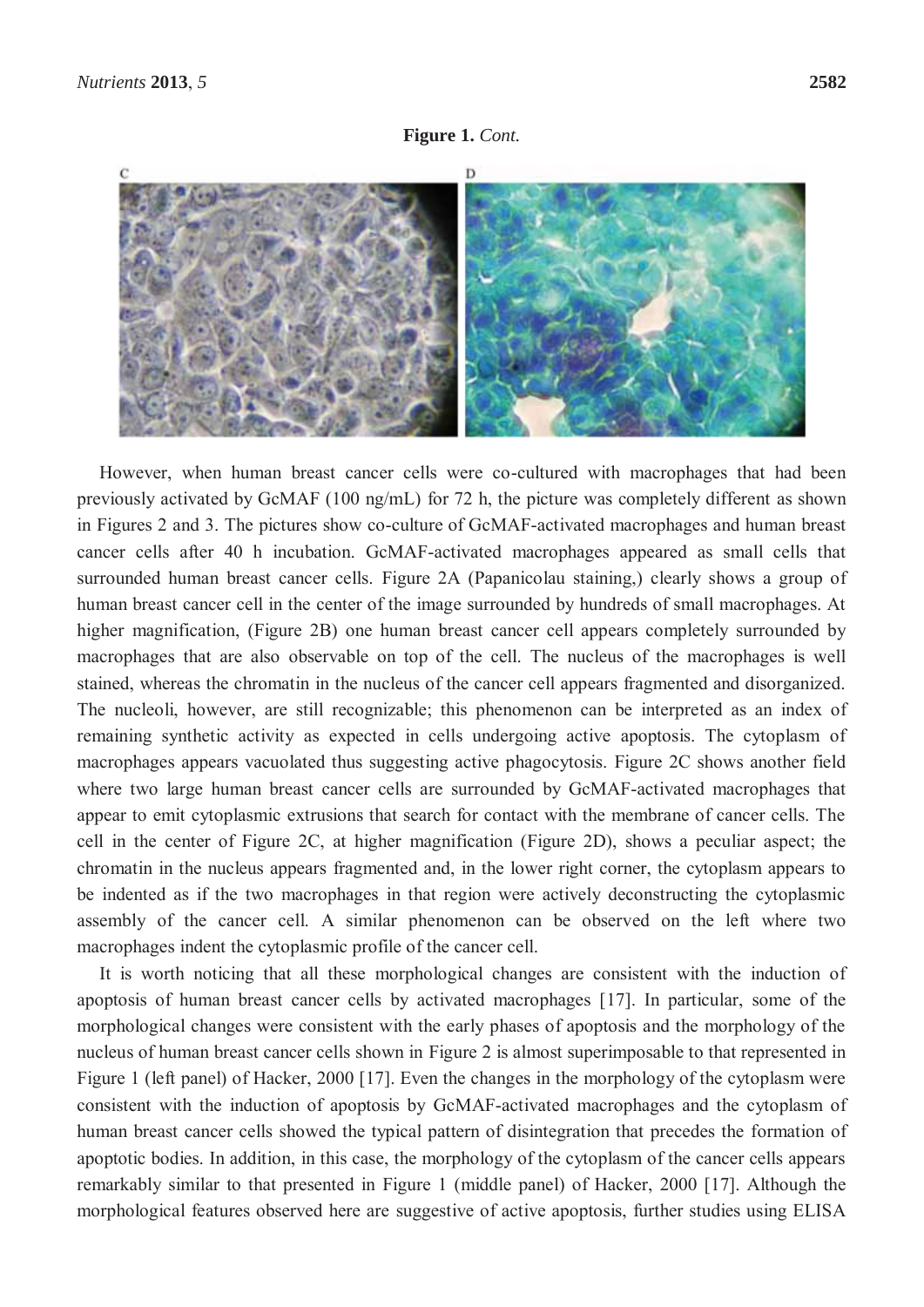tests to quantify the level of human active caspase-3 protein, the major executioner protease in apoptosis, will determine quantitatively the degree of apoptosis induced by GcMAF-activated macrophages.

Figure 2. Co-culture of GcMAF-activated macrophages and human breast cancer cells; Papanicolau staining. (**A**) Cancer cells in the center are surrounded by hundreds of small macrophages (100×). **(B)** One human breast cancer cell is completely surrounded by macrophages that are also observable on top of the cell (200×). (**C**) Two large cancer cells are surrounded by GcMAF-activated macrophages (100×). (**D**) The same cell (200×); the chromatin in the nucleus is fragmented and, in the lower right corner, the cytoplasm is to be indented as if the two macrophages in that region were actively deconstructing the cytoplasm of the cancer cell.



Time-lapse micro-photography shows that after about seven days of co-culture of GcMAF-activated macrophages with human breast cancer cells, the irregular growth of the breast carcinoma cells was arrested and the large protruding cell biomass was reduced. Figure 3A shows the human breast cancer cells and the GcMAF-activated macrophages at day one; the cancer cells, as expected, form an irregular layer that covers the field of observation. Individual cancer cells can be recognized as well as the naked areas of the plate as described above. GcMAF-activated macrophages appear as small cells that are attached to the cancer cells, in most cases, above them. It is interesting to notice that almost no macrophages can be observed in the naked areas of the plate, thus confirming the observation that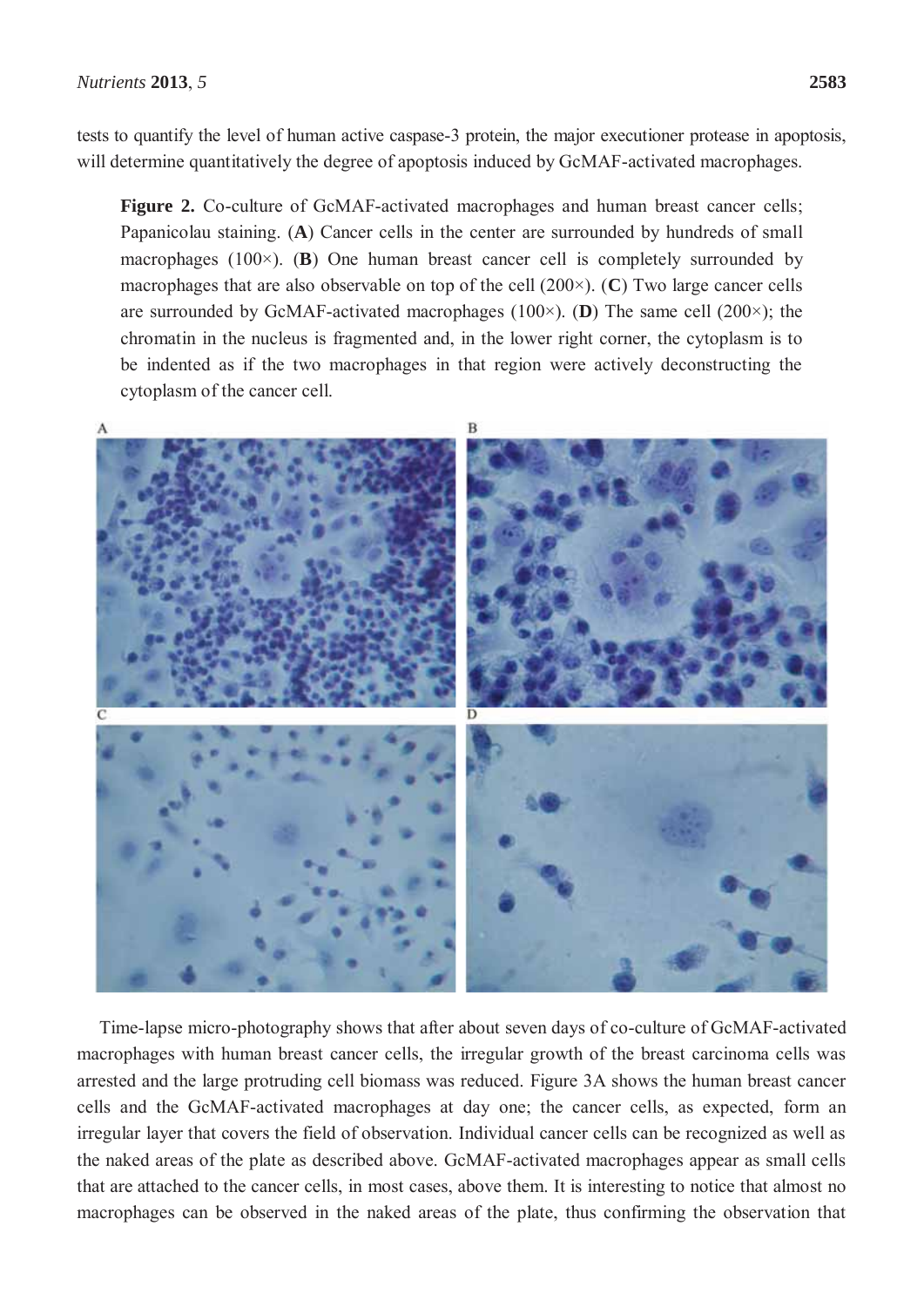GcMAF-activated macrophages seek for contact with the cancer cells. After seven days of co-incubation (Figure 3B), no individual cancer cell can be recognized. After macrophage-induced apoptosis, their apoptotic bodies are all grouped together in the center of the field of observation, and most of the field is empty of cancer cells. Most GcMAF-activated macrophages surround and infiltrate the mass of cancer cell debris in the center.

**Figure 3.** Phase contrast microphotography from time-lapse recording of co-culture of GcMAF-activated macrophages and human breast cancer cells. (**A**) Day one of co-culture; the cancer cells form an irregular layer. Individual cancer cells can be recognized. GcMAF-activated macrophages appear as small cells that are attached to the cancer cells, in most cases above them. (**B**) Day seven of co-culture. No individual cancer cell can be recognized. Their apoptotic bodies are grouped together in the center of the field, and most of the field is empty of cancer cells. Most GcMAF-activated macrophages surround and infiltrate the mass of cancer cell debris in the center.



Taken together these results demonstrate for the first time that GcMAF-activated macrophages induce human breast cancer cell apoptosis and the subsequent reduction of the cancer cell mass following phagocytosis of apoptotic cancer cells by macrophages.

# **4. Discussion**

It is long considered that the role of vitamin D in maintaining health is much greater than originally supposed, up to the point that some authors jokingly wonder whether "does vitamin D make the world go 'round'?" [18]. The emergence of the concept of the vitamin D axis [1,19] further underlines the complexity of the biological events controlled by 1,25(OH)(2)D3 through its two binding proteins (VDR and vitamin D-binding protein/GcMAF) that interfere with a growing number of events at the cellular and molecular level. In this study we focused our attention on the product of deglycosylation of the vitamin D-binding protein that is GcMAF, probably one of the most potent macrophage activators so far discovered [20]. Our results demonstrate that GcMAF stimulates macrophages that in turn attack human breast cancer cells, possibly induce their apoptosis and eventually phagocytise them. These results are consistent with the observation that macrophages infiltrated experimental tumors implanted in severely immunodeficient mice after GcMAF injections [8]. However, at variance with the observation reported above, in our experiments we could rule out indirect effects due to the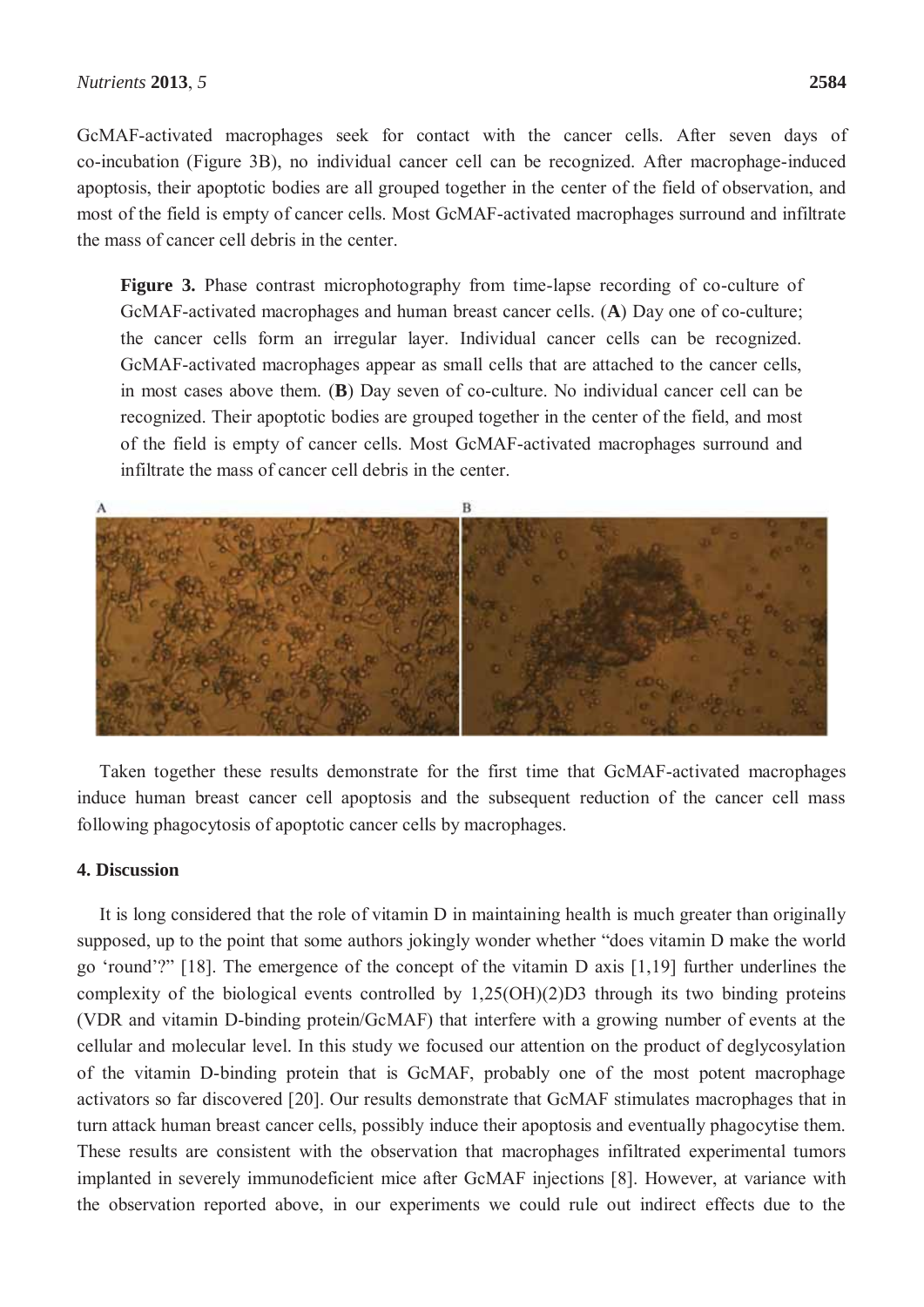adaptive response of the whole organism to the presence of an advanced tumor and to the GcMAF-induced inhibition of angiogenesis with consequent tumor hypoxia and necrosis [8]. A limitation of the present study is represented by the use of only two cell lines, which are human breast cancer cell line MCF-7, and mouse Raw 264.7 macrophages. It should be noticed, however, that GcMAF exerted qualitatively superimposable effects on primary human mononuclear cells [21] and in the human monocytoid cell line, MonoMac 6 [22]. Future experiments will elucidate whether the effects observed in this study can be extrapolated to other human breast cancer cell lines challenged with GcMAF-activated human macrophages.

The observation that GcMAF, a component of the vitamin D axis, exerts tumoricidal effects on human breast cancer cells through macrophage activation raises the question of whether there is any interaction between GcMAF and the VDR. Such a type of interaction would be critical to understand the effects of 1,25(OH)(2)D3 and GcMAF at the molecular level. This question might appear odd at first, as, for many years, it had been thought that VDR was localized in the cytoplasm and in the nucleus, and GcMAF could not cross the plasma membrane and therefore had to be recognized by a surface receptor, possibly a lectin-type receptor [23]. However, the observation of an association between the polymorphisms of the gene coding for VDR, and differential responses to GcMAF in human monocytes [21], as well as with metastatic breast cancer [24], raises the apparently odd issue of a molecular interaction between GcMAF and the VDR. In support for this hypothesis there is the observation that the VDR translocates to the plasma membrane [25], and plasma membrane associated VDR is responsible for the rapid, non-genomic effects of vitamin D [26]. Thus, in order to verify the possibility of a molecular interaction between GcMAF and VDR, we compared the amino acid sequences corresponding to their respective 1,25(OH)(2)D3 binding sites. There are 23 hydrophobic amino acids near the amino terminus of GcMAF (-----MKRVLVLLLAVAFGHALERGRDY) and 23 amino acids near the carboxyl terminus of the VDR (SFQPECSMKLTPLVLEVFGNEIS-----). If these two sequences are aligned (Figure 4A), it is possible to observe, not only that in both proteins there is a long stretch [21,24] of hydrophobic amino acids (highlighted in green in Figure 4A, upper insert), but that four hydrophobic amino acids are identical (L L FG; indicated in yellow and in green above and under the alignment. The sequence of GcMAF is above). In addition, 11 amino acids have similar functional valence as indicated by the conventional symbols (\*), (.) and (:). Therefore, in the 1,25(OH)(2)D3 binding domains of GcMAF and VDR there are in total 11 out of 23 amino acids that show functional identity or similarity and 13–14 that are hydrophobic. A molecular interaction between the two proteins can therefore be proposed (Figure 4A). According to this model, the last 23 hydrophobic amino acids of VDR (VDR is on the right of Figure 4A), located at the inner part of the plasma membrane (represented as a dotted line), could interact with the first 23 hydrophobic amino acids of the GcMAF (GcMAF is on the left of the Figure 4A) located at the external part of the plasma membrane, with 1,25(OH)(2)D3 (represented in yellow) sandwiched between the two vitamin D-binding proteins. Oleic acid, taken as an example of an unsaturated fatty acid bound to GcMAF [27], could stabilize the complex at the level of the plasma membrane. In fact, both 1,25(OH)(2)D3 and oleic acid in GcMAF are located in a shallow cleft of the GcMAF protein that makes them accessible to the plasma membrane. In addition to the mode of interaction proposed in Figure 4A, there could be further additional interaction that takes into consideration just the fact that vitamin D binding-protein (and therefore also GcMAF) binds unsaturated fatty acids as demonstrated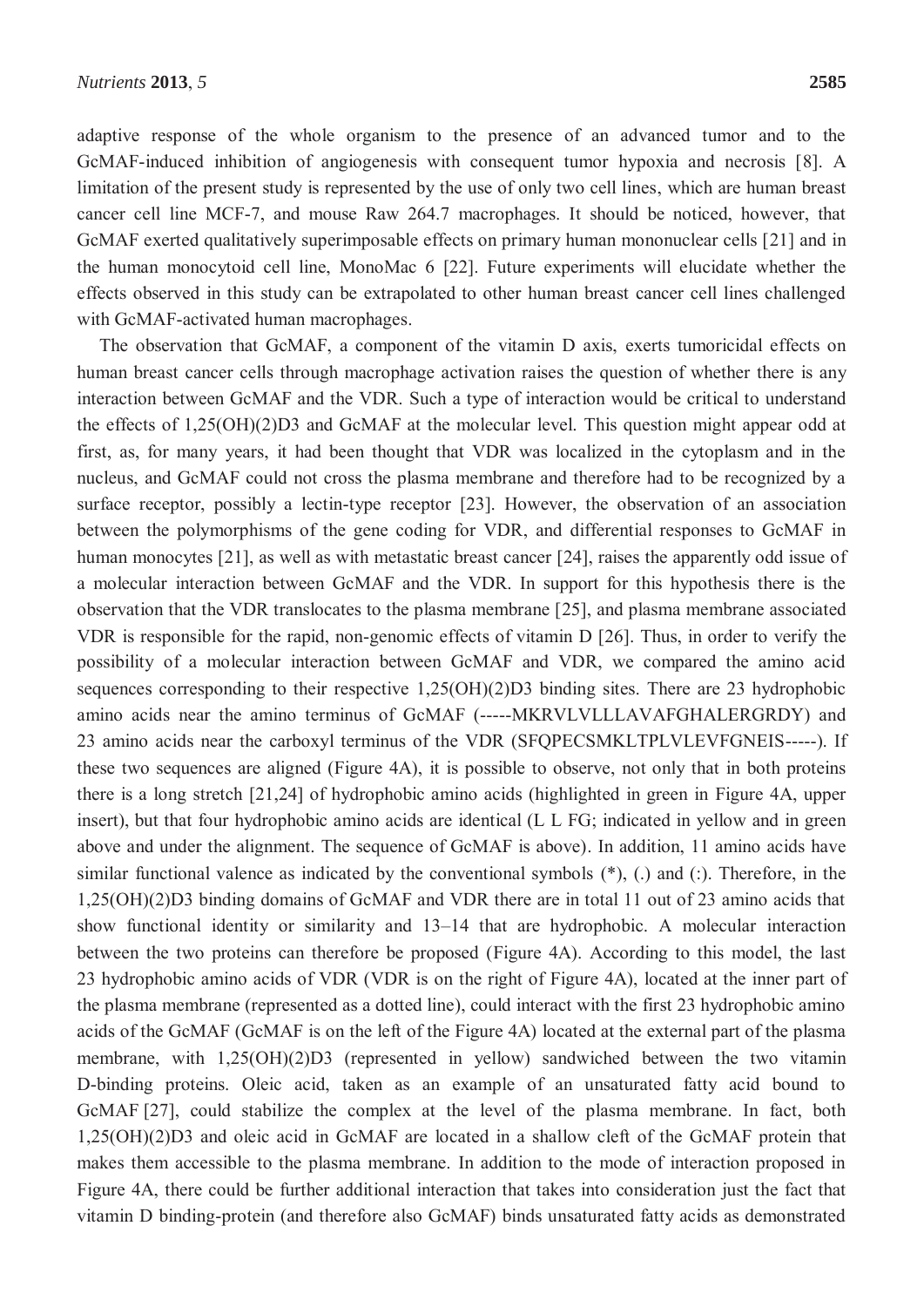by Williams *et al*., 1998 [27]. The fatty acid binding site is located between domains II and III, which is between positions 304 and 387. When we aligned the 23 hydrophobic amino acids of the VDR quoted above (represented in the insert in Figure 4B; also in this case, the sequence of GcMAF is represented above that of VDR) and the corresponding hydrophobic amino acids of the unsaturated fatty acid binding site of GcMAF (in particular, those in position 356–386), we observed that there was a significant degree of functional homology; in fact there are eight amino acids with similar functional valence in a long stretch of hydrophobic amino acids (highlighted in blue).

**Figure 4.** Amino acid alignments and three-dimensional protein structures of vitamin D-binding protein/GcMAF and VDR. (**A**) 23 hydrophobic amino acids of VDR (on the right), located at the inner part of the plasma membrane (dotted line), interact with 23 hydrophobic amino acids of the GcMAF (on the left of the Figure) located at the external part of the plasma membrane. In the insert the hydrophobic amino acids are highlighted in green and the four hydrophobic amino acids that are identical (L L FG) are highlighted in yellow and in green above and under the alignment. Vitamin D indicates 1,25(OH)(2)D3. (**B**) 23 hydrophobic amino acids of the VDR interact with a stretch of hydrophobic amino acids of the unsaturated fatty acid binding site of GcMAF. In the insert, eight amino acids with similar functional valence in a long stretch of hydrophobic amino acids highlighted in blue.



Therefore, it can be hypothesized that GcMAF and the VDR have multiple sites of interaction at the level of the plasma membrane. According to this model, the presence of 1,25(OH)(2)D3, in the culture medium should increase the effects of GcMAF by facilitating the interaction between GcMAF and VDR. Consistent with this model, we previously demonstrated that the effects of 1,25(OH)(2)D3 and GcMAF were synergistic in inhibiting MCF-7 cell proliferation [4], and the preliminary results reported in Table 1 indicate that GcMAF and paricalcitol, a non-hypercalcemic VDRagonist, also have synergistic effects. In the experiment described in Table 1, we chose to use paricalcitol instead of 1,25(OH)(2)D3 in order to determine whether the synergism between 1,25(OH)(2)D3 and GcMAF that we had previously observed [4], was to be ascribed exclusively to 1,25(OH)(2)D3, or could also be obtained with other VDR agonists. From the results presented in Table 1, it appears that paricalcitol, and, possibly, other VDR agonists, could fit the molecular model proposed in Figure 4.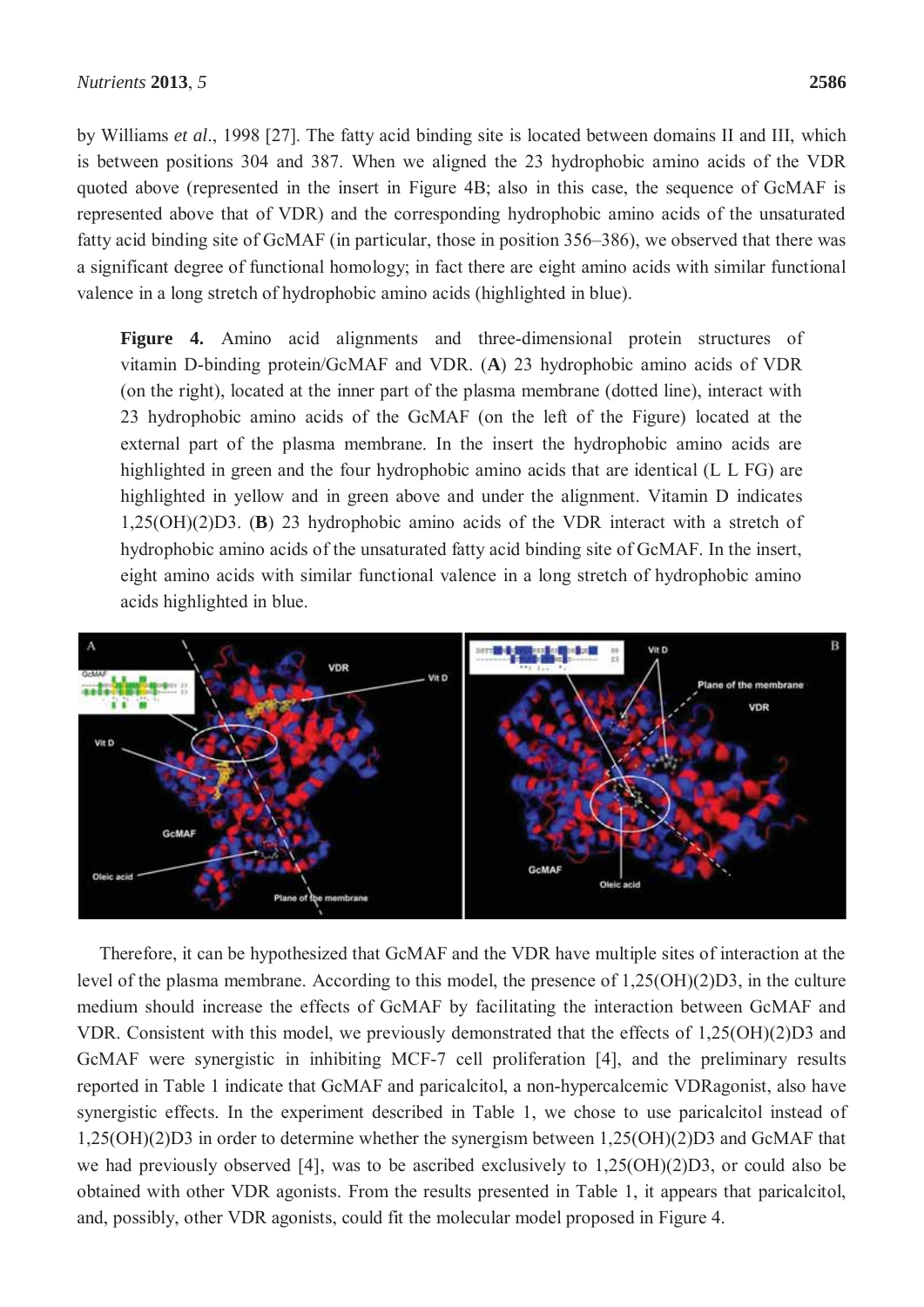**Table 1.** Effects of GcMAF and paricalcitol on Raw 264.7 macrophages. Raw 264.7 cells were incubated for 30 min with indicated additions. The effects of GcMAF on macrophage activation were assessed by determining cell proliferation. In fact, it was demonstrated that monocytes/macrophages activated by GcMAF administration immediately stop DNA replication and rapidly synthesize a large amount of Fc-receptors as well as an enormous variation of receptors [28]. Paricalcitol was added at the concentration of 300 fg/mL. At this concentration, paricalcitol did not exert any effect. In the presence of paricalcitol (300 fg/mL), the effect of 4 ng/mL GcMAF was identical to that of 40 ng/mL GcMAF in the absence of paricalcitol. These results demonstrate that the presence of a selective VDR agonist at a concentration that is not sufficient to activate VDR *per se* increases by an order of magnitude the response to GcMAF. Data are presented as means  $\pm$  S.E.M. ( $n = 12$ ).  $* p < 0.02$  *vs.* control.

| <b>Treatment</b>             | Absorbance units $(\times 10^3)$ |
|------------------------------|----------------------------------|
| Control (no addition)        | $390 \pm 11$                     |
| Paricalcitol                 | $450 \pm 10$                     |
| GCMAF $40 \text{ ng/mL}$     | $379 \pm 9$ *                    |
| GcMAF 4 ng/mL + paricalcitol | $327 \pm 10$ *                   |

Taken together, these results support the hypothesis that the interaction between GcMAF and VDR might be facilitated by VDR agonists. This hypothesis is further strengthened by the recent observation that activated macrophages are able to generate enough biologically active vitamin D so as to be detectable in the general circulation [29], thus suggesting a paracrine/autocrine positive feedback loop.

# **5. Conclusions**

The results presented in this study suggest that the role of vitamin D in physiology and pathology is far more complex than previously envisaged. Thus, in addition to 1,25(OH)(2)D3 itself, at least another component of the vitamin D axis, GcMAF, exerts significant effects at the cellular level and it appears that the effects of GcMAF are interconnected with VDR activation. Therefore, it can be hypothesized that these interconnections between 1,25(OH)(2)D3, GcMAF and VDR will be instrumental in devising new therapeutic usages for the components of the vitamin D axis.

# **Acknowledgments**

Marco Ruggiero, Stefania Pacini and Massimo Gulisano received grants from the University of Firenze and the Project PRIN 2009.

# **Conflict of Interest**

All authors declare no conflicts of interest.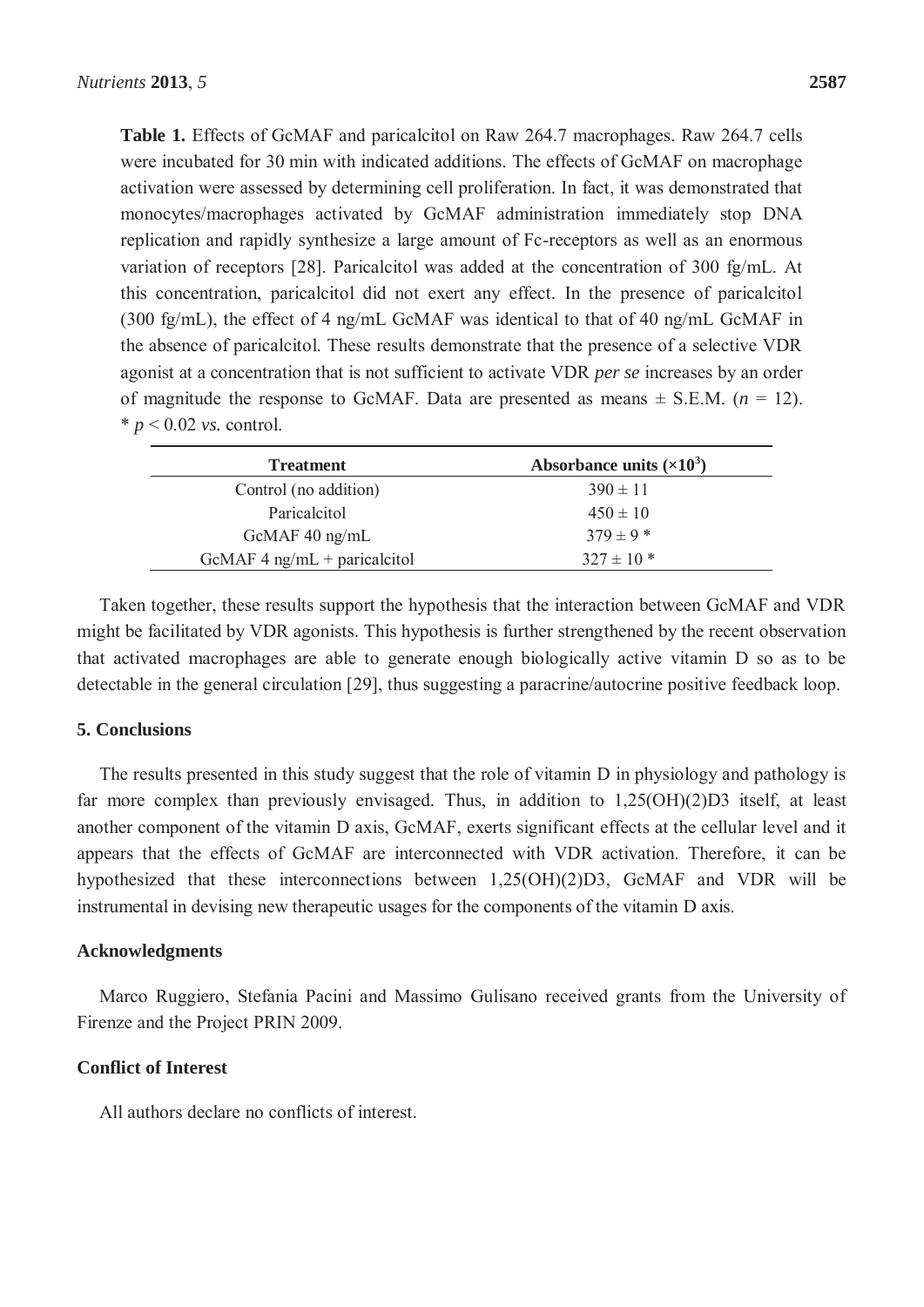# **References**

- 1. Ruggiero, M.; Pacini, S. The vitamin D axis in chronic kidney disease—State of the art and future perspectives. *Eur. Nephrol.* **2011**, *5*, 15–19.
- 2. Shao, T.; Klein, P.; Grossbard, M.L. Vitamin D and breast cancer. *Oncologist* **2012**, *17*, 36–45.
- 3. Pacini, S.; Morucci, G.; Punzi, T.; Gulisano, M.; Ruggiero, M. Gc protein-derived macrophage-activating factor (GcMAF) stimulates cAMP formation in human mononuclear cells and inhibits angiogenesis in chick embryo chorionallantoic membrane assay. *Cancer Immunol. Immunother.* **2011**, *60*, 479–485.
- 4. Pacini, S.; Punzi, T.; Morucci, G.; Gulisano, M.; Ruggiero, M. Effects of vitamin D-binding protein-derived macrophage-activating factor on human breast cancer cells. *Anticancer Res.* **2012**, *32*, 45–52.
- 5. Rehder, D.S.; Nelson, R.W.; Borges, C.R. Glycosylation status of vitamin D binding protein in cancer patients. *Protein Sci*. **2009**, *18*, 2036–2042.
- 6. Yamamoto, N.; Suyama, H.; Yamamoto, N.; Ushijima, N. Immunotherapy of metastatic breast cancer patients with vitamin D-binding protein-derived macrophage activating factor (GcMAF). *Int. J. Cancer* **2008**, *122*, 461–467.
- 7. Toyohara, Y.; Hashitani, S.; Kishimoto, H.; Noguchi, K.; Yamamoto, N.; Urade, M. Inhibitory effect of vitamin D-binding protein-derived macrophage activating factor on DMBA-induced hamster cheek pouch carcinogenesis and its derived carcinoma cell line. *Oncol. Lett.* **2011**, *2*, 685–691.
- 8. Nonaka, K.; Onizuka, S.; Ishibashi, H.; Uto, Y.; Hori, H.; Nakayama, T.; Matsuura, N.; Kanematsu, T.; Fujioka, H. Vitamin D binding protein-macrophage activating factor inhibits HCC in SCID mice. *J. Surg. Res.* **2012**, *172*, 116–122.
- 9. Hayon, T.; Dvilansky, A.; Shpilberg, O.; Nathan, I. Appraisal of the MTT-based assay as a useful tool for predicting drug chemosensitivity in leukemia. *Leuk. Lymphoma* **2003**, *44*, 1957–1962.
- 10. UCSC Genome Bioinformatics. Available online: http://genome.ucsc.edu (accessed on 22 January 2013).
- 11. Index of/goldenPath/hg18. Available online: http://hgdownload.cse.ucsc.edu/goldenPath/hg18 (accessed on 25 January 2013).
- 12. Lift Genome Annotations. Available online: http://genome.ucsc.edu/cgi-bin/hgLiftOver (accessed on 26 January 2013).
- 13. ProtScale. Available online: http://web.expasy.org/protscale/ (accessed on 6 February 2013).
- 14. ProtScale Tool. Available online: http://web.expasy.org/protscale/pscale/Hphob.Doolittle.html (accessed on 6 February 2013).
- 15. Biological Macromolecular Resource. Available online: http://www.rcsb.org/pdb/home/home.do (accessed on 11 February 2013).
- 16. DeepView––Swiss-PdbViewer. Available online: http://spdbv.vital-it.ch/ (accessed on 13 February 2013).
- 17. Häcker, G. The morphology of apoptosis. *Cell Tissue Res.* **2000**, *301*, 5–17.
- 18. Wagner, C.L.; Taylor, S.N.; Hollis, B.W. Does vitamin D make the world go "round"? *Breastfeed. Med.* **2008**, *3*, 239–250.